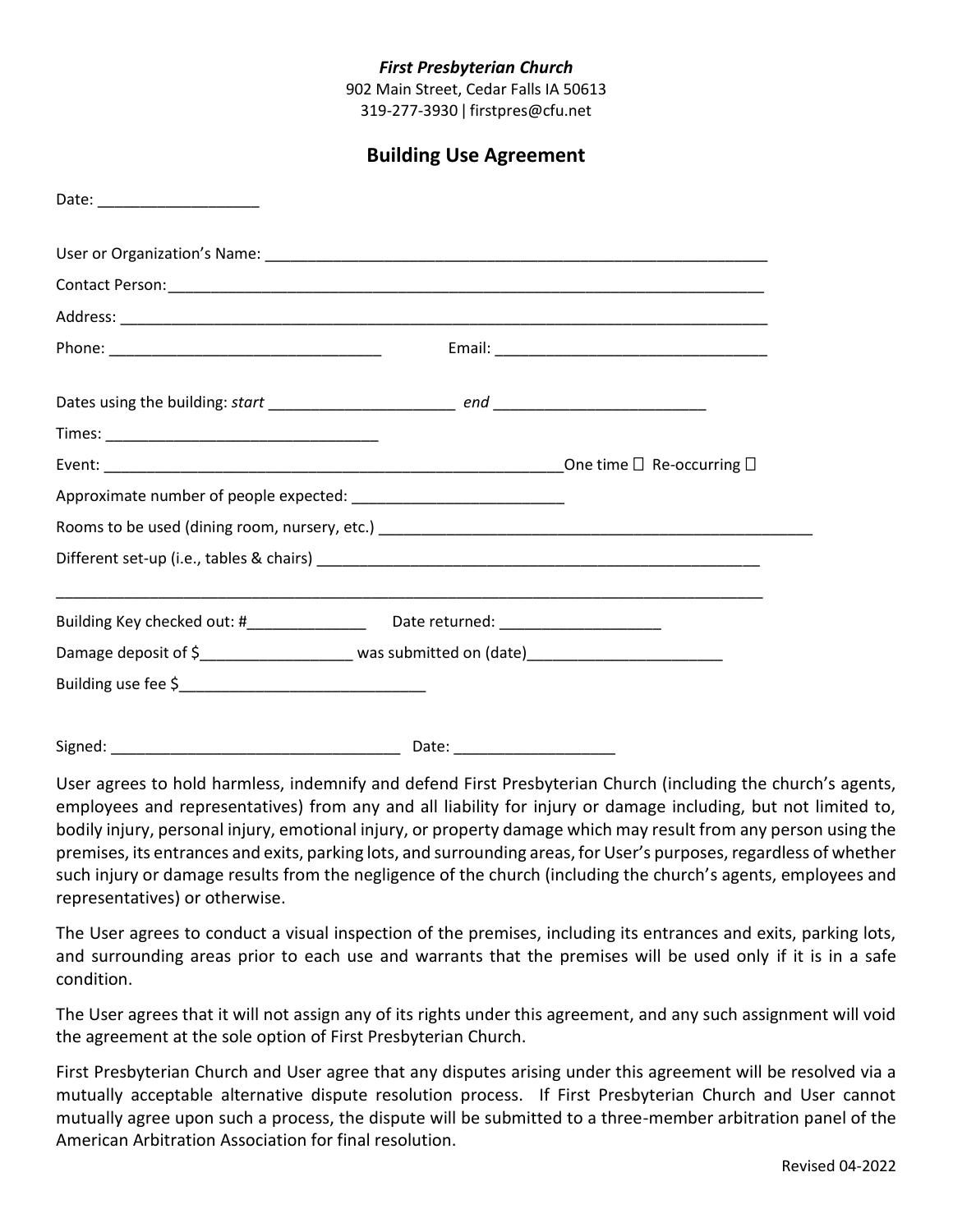# **User understands and agrees to the following:**

#### *Initials*

\_\_\_\_\_1. NO ALCOHOL of any type is permitted anywhere on church property for any event. No smoking, tobacco or vaping products are to be used inside the building. No illegal substances are allowed on the property.

\_\_\_\_\_2. All rooms used must be restored to the condition they were in prior to use.

\_\_\_\_\_3. Any changes in dates, times, number of attendees, or other changes effecting the event must be submitted in writing or via email. No event will be permitted that is beyond the church's space capacity, could result in excessive wear or tear, or that is not in keeping with the church's mission. Any changes to the event that result in any of these prohibited conditions will be canceled and fees refunded.

*(Capacity: dining room seats 160 at round tables; sanctuary seats 300)*

4. If the Nursery is used, children must be supervised by two persons, at least one of whom is over the age of 18. The Nursery may be used with one adult supervising the room only if that person is the parent, legal guardian, or family member of all children present. The user is responsible for providing the nursery attendants. At the end of the event, or each day if multiple days, all toys that are used in the nursery shall be placed in a designated basket for cleaning. Wipe down all surfaces (tables, trays, etc.) with provided wipes. Any other items used must be picked up and put away as they were prior to use. Tie-up diaper trash and throw away in outside trash dumpster.

\_\_\_\_\_5. KITCHEN: The coffee pots (Mr. Coffees and coffee urns), microwave, refrigerator, sinks and trash cans be used, but must be cleaned/washed before leaving the building. Use of tableware, tablecloths, utensils, cookware, appliances (stove or dishwasher), or church's paper products requires written permission or an authorized church representative present.

\_\_\_\_\_6. Children must be supervised at all times anywhere on church property including outside areas.

\_\_\_\_\_7. Any misuse of the elevators or fire alarms that results in a service call will result in an additional \$200 fee.

18. Exits and hallways cannot be obstructed.

\_\_\_\_\_9. All trash is to be picked up and placed in trash cans. All food waste must be removed from the building. Garbage bins are outside at the SE corner of the building. We encourage recycling, but do not have recycle bins available in the church. Please take your recyclables to a recycling facility.

10. A wheelchair is available on the lower level in the northeast entrance to assist people with disabilities.

11. The user must turn off all lights and electronics, flush toilets, and lock all exterior doors before leaving the building. The church does not provide security for any event.

12. Signs cannot be posted outdoors in the Right of Way (the yard space between the sidewalk and street.) Any signs in the church yard must have prior approval from the pastor. Signs inside the building cannot be attached with Scotch tape or "sticky tack" to painted walls. Painter's tape or sticky notes must be used. All signs must be removed within 24 hours after the event.

\_\_\_\_\_13. In winter, a contractor clears the parking lot, but the sidewalks may not be shoveled prior to your event. Snow shovels and salt are available for you to use.

14. Complete and return the "Check Out" form to the Church Office at the end of your event.

Contact person at the church: \_\_\_\_\_\_\_\_\_\_\_\_\_\_\_\_\_\_\_\_\_\_\_\_\_\_\_\_ Phone: \_\_\_\_\_\_\_\_\_\_\_\_\_\_\_\_\_\_\_\_\_\_\_\_\_\_\_

This is the user's contact after hours or on weekends.

Revised 04-2022